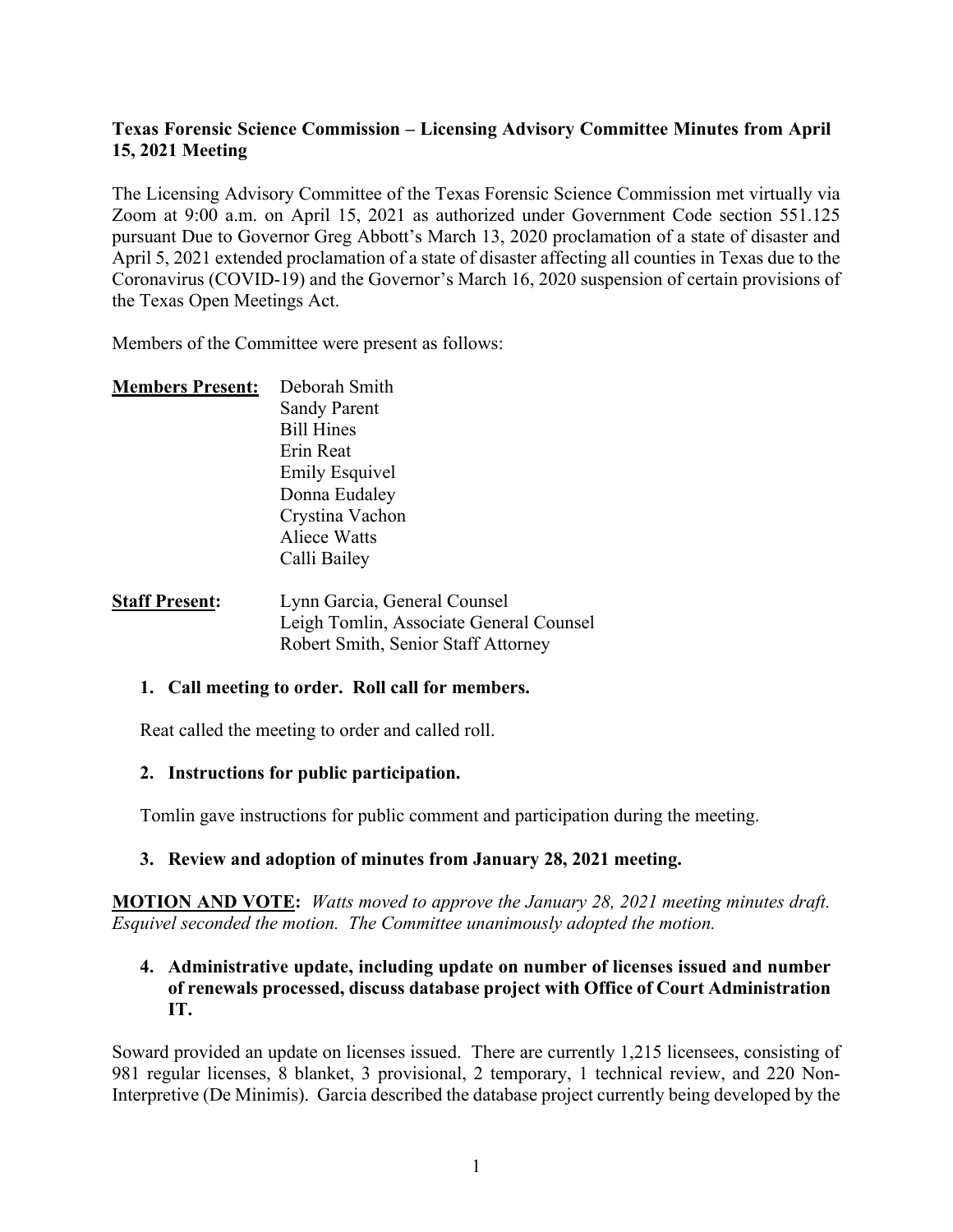Office of Court Administration's IT department. The team is developing a page for better access to information kept by the Commission, including information regarding accredited labs, licensees, self-disclosures, complaints, quality incidents and information about OSAC Registry standards adopted by Texas laboratories. The team hopes to launch the site in 6-8 weeks.

# **5. Discussion and vote for rule regarding license expiration policy and late renewal fees.**

Members discussed and voted on a draft administrative rule that creates a license expiration policy to disincentivize renewal beyond a licensee's expiration date by imposing elevated fees for late renewals. Members approved the rule with edits to section (g) providing an exemption from expiration penalties for licensees who longer need a license or are taking a leave of absence.

**MOTION AND VOTE:** *Parent moved to recommend the full Commission adopt the rulemaking with the changes as discussed by Committee members. Smith seconded the motion. The Committee unanimously adopted the motion.*

# **6. Discussion and vote for rule regarding revisions to licensing program continuing forensic education requirements to align with OSAC continuing forensic education and training requirements.**

Members and staff discussed a comparison chart of requirements recommended in the OSAC Registry training and education standard ASTM E2917-19a as compared to what is required by the Commission for continuing education. The Commission's requirements are generally stricter than the requirements in the OSAC Registry standard, with one exception—the number of total hours required. The OSAC Registry standard recommends an additional 8 hours every two years beyond what the Commission requires. Members discussed a change to the Commission's continuing forensic education requirements, including an increase of 8 hours per two-year license cycle required for renewal and a minimum of 16 hours of the total 32 that must be disciplinespecific training hours.

Members also discussed that the only continuing forensic education required for technicians is the mandatory Legal and Professional Responsibility update and that perhaps more hours should be required of technicians. Members agreed to address continuing forensic education hours for technicians at the Committee's July 15, 2021 meeting.

**MOTION AND VOTE:** *Esquivel moved to recommend the full Commission adopt the rulemaking as drafted. Hines seconded the motion. The Committee unanimously adopted the motion.*

# **7. Discuss rule removing the term "collection" from the categories of analysis for Forensic Biology/DNA subject to accreditation and licensing requirements.**

Members discussed a rulemaking addressing Commission accreditation and licensing requirements as applicable to laboratory employees "swabbing" or "collecting" evidence. Evidence collection activities related to forensic biology cases may be performed by another unit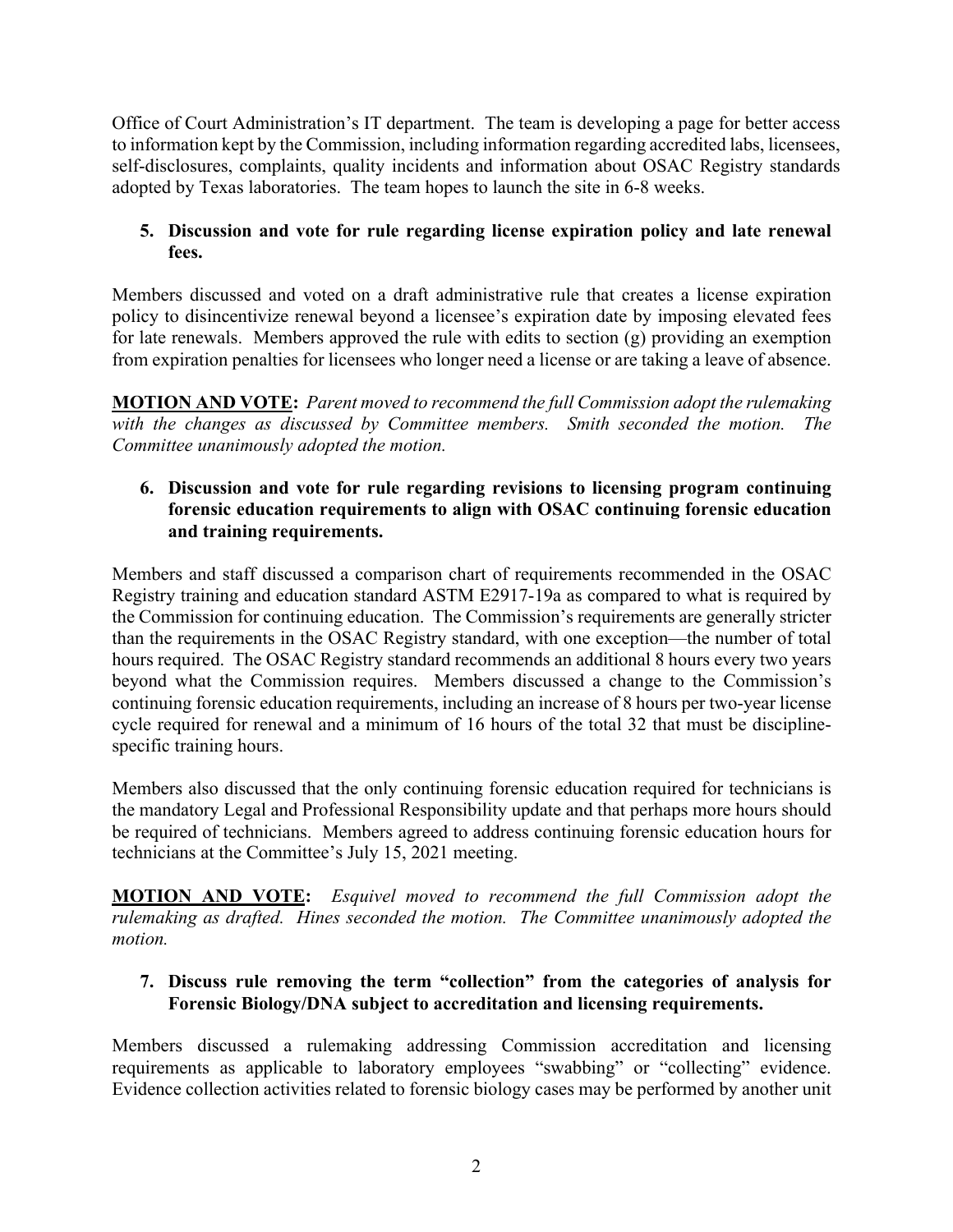at a crime laboratory for evidence processing efficiency. The rules as currently written may be read to subject such evidence collection activities to inapplicable Forensic Biology/DNA accreditation and licensing requirements. The proposed change clarifies that "collection" activities are not subject to the requirements and may be performed by a non-Forensic Biology/DNA analyst or other qualified crime laboratory employee.

Members discussed revising the draft rulemaking to require that "collection activities combined with testing" beyond basic screening be subject to the accreditation and licensing rules.

**MOTION AND VOTE:** *Esquivel moved to recommend the full Commission adopt the rulemaking with the suggested change. Smith seconded the motion. The Committee unanimously adopted the motion.*

## **8. Review any outstanding statistics course evaluation requests, including discussion of whether study materials for exam should count towards CFE.**

There were no outstanding statistics course evaluation requests. Commissioner Dr. Sarah Kerrigan gave an update on a forensic statistics course being offered and taught by Patrick Buzzini at Sam Houston State University through its distance learning program. Information about the course will be posted on the Commission's website soon.

**MOTION AND VOTE:** *Vachon moved to approve the Sam Houston State University course in fulfillment of the required statistics component for licensure. Eudaley seconded the motion. The Committee unanimously adopted the motion.*

## **9. Discuss and evaluate any outstanding continuing forensic education (CFE) requests, including discussion of whether study materials for exam should count towards CFE.**

There were no outstanding CFE review requests.

Members discussed whether study materials for the exam should count towards CFE. All members agreed studying for the exam should not count toward the CFE requirement.

## **10. Discuss exam evaluation committee and development of new test questions, including committee assignments for evaluating current test content; discuss revisions to exam training videos; update on options for remote testing.**

Members reviewed and made additions to a chart of exam review volunteers as drafted by staff. Staff will distribute current exam study materials, exam task statements and the syllabus to volunteers to begin their review of the exam content next week.

Staff reported on developments for remote exam administration. Staff is working with Sam Houston State University to administer the forensic analyst and technician exams remotely through Sam Houston's Blackboard Learning Management System using the Respondus remote security platform. Kerrigan reported SHSU has a group of a students who are willing to pilot the